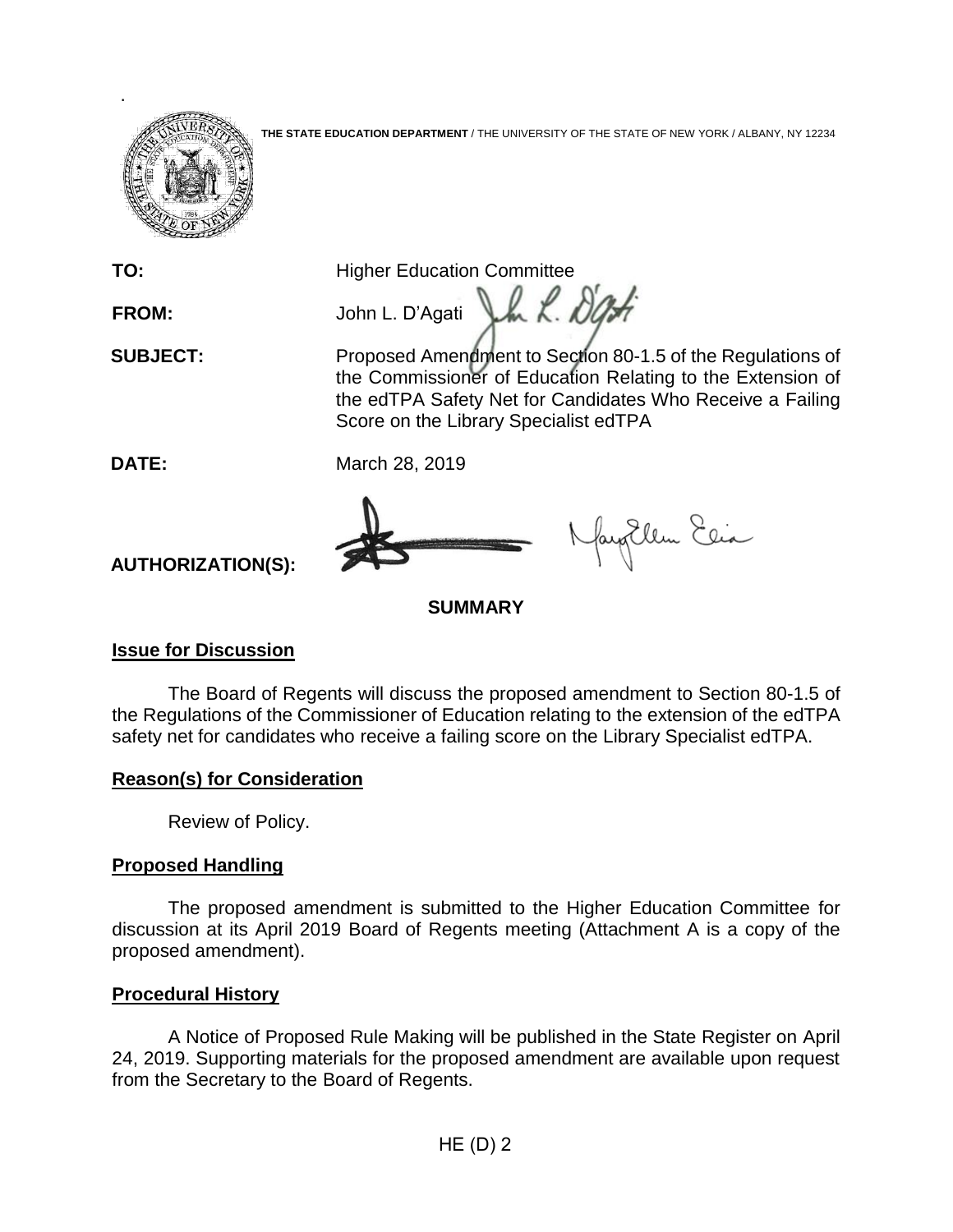#### **Background Information**

The edTPA became a certification requirement for most teacher candidates on May 1, 2014 in New York State. This national performance assessment evaluates teacher candidates' ability to plan, implement, and assess lessons. Candidates typically complete the edTPA during their student teaching or practicum experience. The Stanford Center for Assessment, Learning, and Equity (SCALE) developed the edTPA and updates the edTPA handbooks annually in response to candidate performance data and feedback from educator preparation programs across the country. The Evaluation Systems group of Pearson is the vendor that administers the edTPA.

At its June 2018 meeting, the Board of Regents voted to extend the safety net expiration date for candidates who receive a failing score on the Library Specialist edTPA from July 1, 2018 to September 30, 2019 while SCALE updates the edTPA Library Specialist handbook. By extending the expiration date, the safety net enables candidates to be held harmless during the handbook revision process.

For the safety net, candidates must:

- have a passing score on an Assessment of Teaching Skills Written (ATS-W) that was taken on or before April 30, 2014, or
- receive an edTPA score report on or before September 30, 2019 that shows they did not pass the edTPA, take and pass the ATS-W between the date of the edTPA score report and September 30, 2019.

SCALE expects to release the updated Library Specialist edTPA handbook in the fall of 2019. However, the handbook would not become operational until the fall of 2020. This timeline gives school library programs in New York State and across the country the opportunity to review the updated handbook and adjust their programs accordingly before it is used officially during the 2020-2021 academic year.

#### **Proposed Amendment**

Candidates who receive a failing score on the Library Specialist edTPA may take advantage of the safety net through September 30, 2019. The Department is proposing to extend the safety net expiration date to December 31, 2021.

The proposed safety net expiration date allows candidates to be held harmless during the continued use of the current Library Specialist edTPA while school library preparation programs transition to the updated Library Specialist edTPA. Candidates would be able to take the ATS-W if they do not earn a passing score on the current Library Specialist edTPA and during the first few months of the implementation of the updated Library Specialist edTPA. By December 31, 2021, candidates and school library preparation programs will be familiar with the updated Library Specialist edTPA handbook.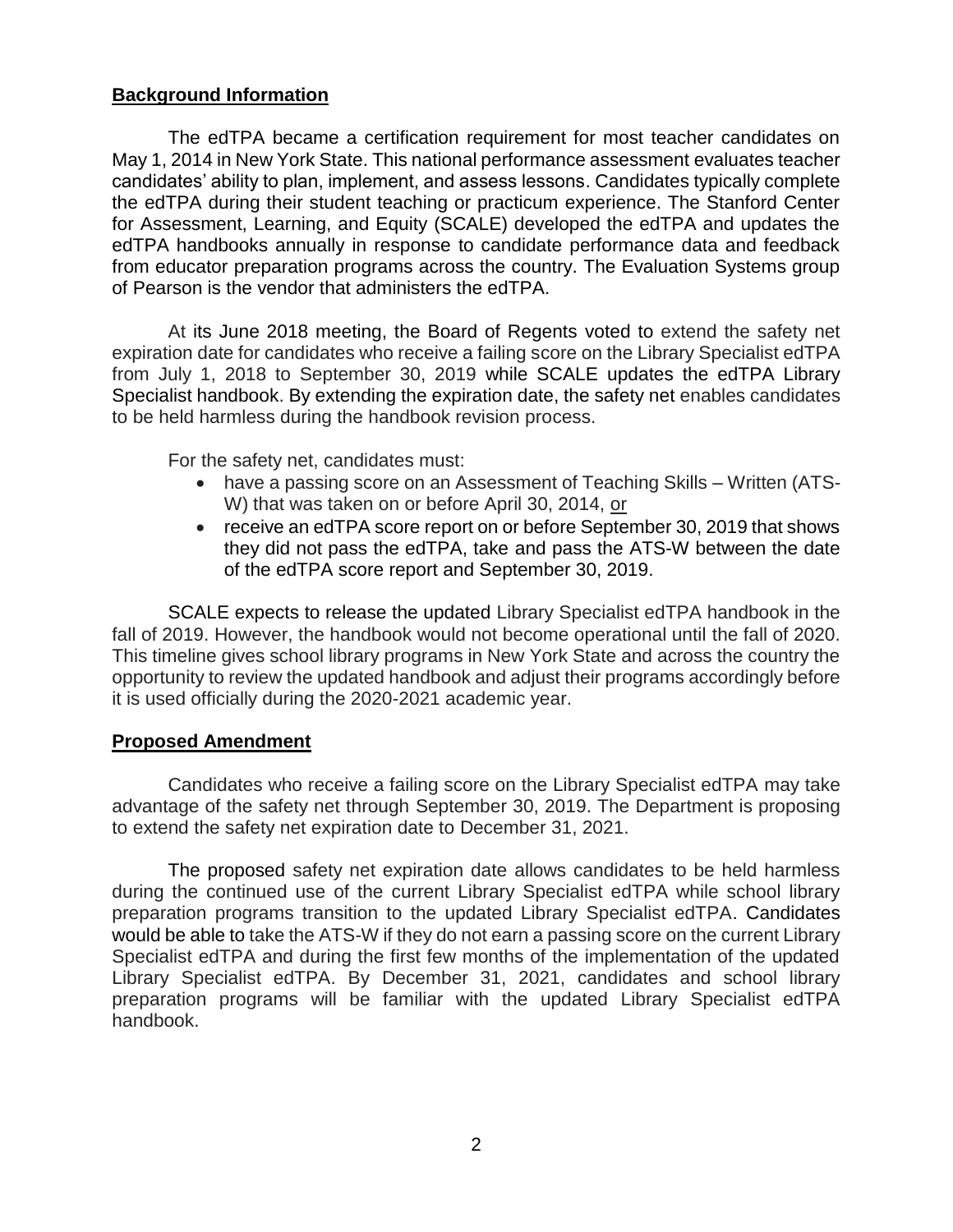### **Related Regents Items**

[June 2018](http://www.regents.nysed.gov/common/regents/files/618hea2.pdf) http://www.regents.nysed.gov/common/regents/files/618hea2.pdf

[September 2018](http://www.regents.nysed.gov/common/regents/files/918brca6.pdf) http://www.regents.nysed.gov/common/regents/files/918brca6.pdf

#### **Recommendation**

N/A

### **Timetable for Implementation**

Following the 60-day public comment period required under the State Administrative Procedure Act, it is anticipated that the proposed amendment will be presented to the Board of Regents for adoption at its July 2019 meeting. If adopted at the July 2019 meeting, the proposed amendment will become effective on July 31, 2019.